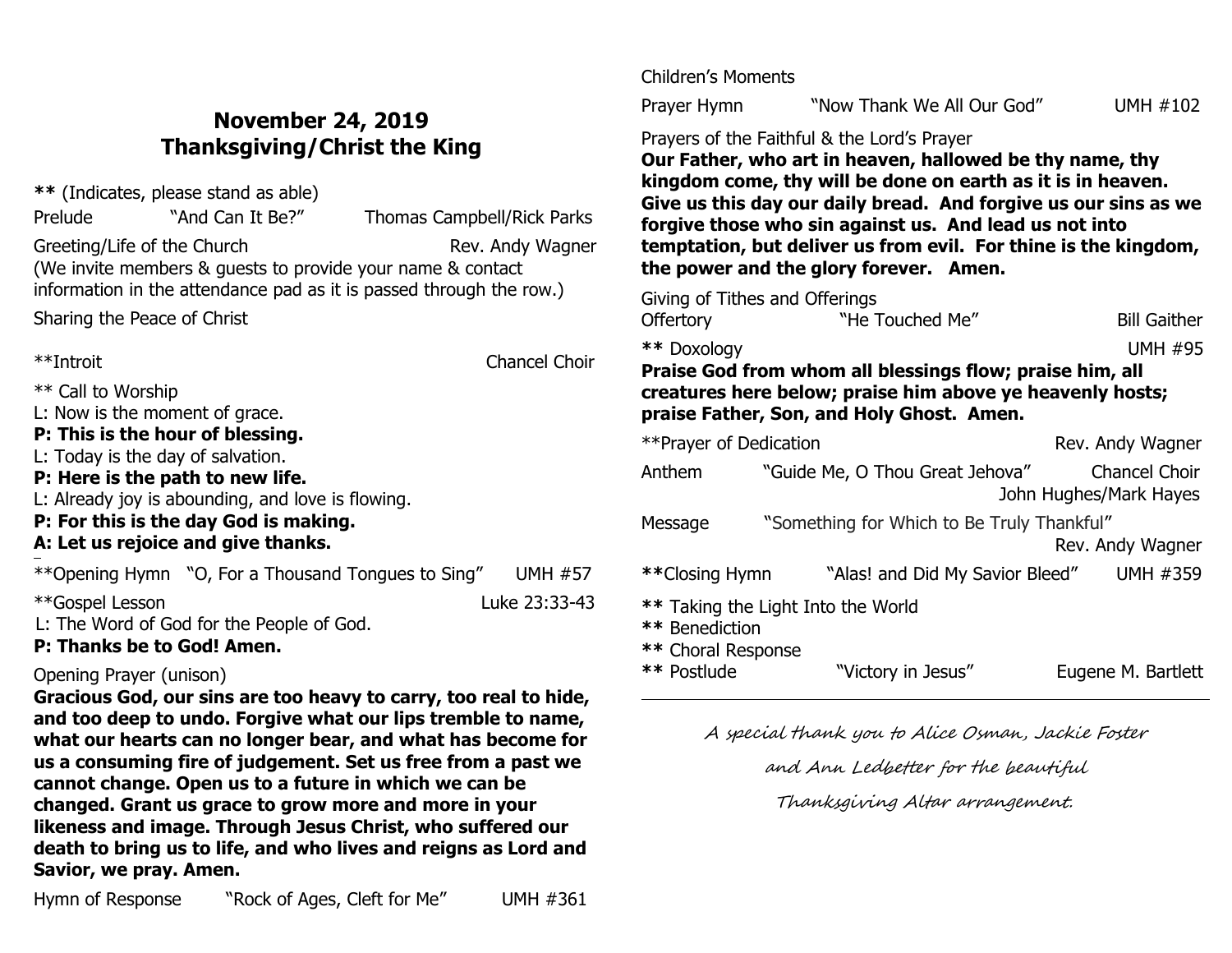| <b>Monday</b>         | PRESCHOOL CLOSED ALL WEEK     |                                    |                           |  |
|-----------------------|-------------------------------|------------------------------------|---------------------------|--|
| 25                    | <b>Boy Scouts</b>             | 7:00 pm                            | <b>Rm 15 C</b>            |  |
|                       | <b>Church Conference</b>      | 7:00 pm                            | Chapel                    |  |
| Tuesday<br>26         | DEADLINE FOR 12/1/19 BULLETIN |                                    |                           |  |
| Wednesday<br>27       |                               |                                    |                           |  |
| <b>Thursday</b><br>28 |                               | <b>HAPPY THANKSGIVING</b>          | (Office Closed)           |  |
| Friday<br>29          | (Office Closed)               |                                    |                           |  |
| Saturday<br>30        |                               |                                    |                           |  |
| <b>Sunday</b>         | <b>Sunday School</b>          |                                    | 9:00 am Preschool through |  |
| 1                     |                               | Grade 5, Rm 12 & Grades 6-12, Rm 8 |                           |  |
|                       | Fellowship & Coffee           |                                    | 10:00 am FH 15 A & B      |  |
|                       | Worship                       |                                    | 10:30 am Sanctuary        |  |

**Pastor Andy will be on vacation 11/26 – 12/9**

#### **Sunday School Studies**

**Explorers** meet in Room 6, Leaders Char Lee & Cheryl Vahle study of **"30 Life Principles" by Charles F. Stanley.** 

**Double I** meet in 15C, Leader Wayne Cook study of **"30 Life Principles" by Charles F. Stanley.**

**Open Doors** meet in Parlor studying **Denominations Comparison.**

**Friends & Followers** meet in the Library, Leader is Chad Mossing will be studying **Didn't See It Coming.**

**Grades 6-12** will meet in The Edge, Leader Joyce Smith.

**Preschool – Grade 5** Join the children under the leadership of Betsy Murray, Karen Mossing, and Kylie Fleming for Bible Stories and activities to reinforce the Bible Story of the day.



# **Faith Community United Methodist Church "Worship Together, Grow Together, Serve Together"**

# **November 24, 2019**

Rev. Andy Wagner (937) 372-7601 ext. 13 [pastorandy@fcum.org](mailto:pastorandy@fcum.org) [www.fcum.org](http://www.fcum.org/)

Like and Follow us on Facebook @ FCUM.Xenia

**We are a Stephen Ministry Congregation**

## **Worship Team**

| <b>Ushers</b>         | Doug Wickline, Paul Pinkerton,<br>Wesley Wickline, Ed Stidham |
|-----------------------|---------------------------------------------------------------|
| Greeters              | <b>Bill &amp; Karen Turner</b>                                |
| Liturgist             | <b>Ginny McColaugh</b>                                        |
| <b>Acolytes</b>       | A.J. Trent & Devon Bottorff                                   |
| Organist              | <b>Carol Stewart</b>                                          |
| <b>Choir Director</b> | Jim McPeek                                                    |